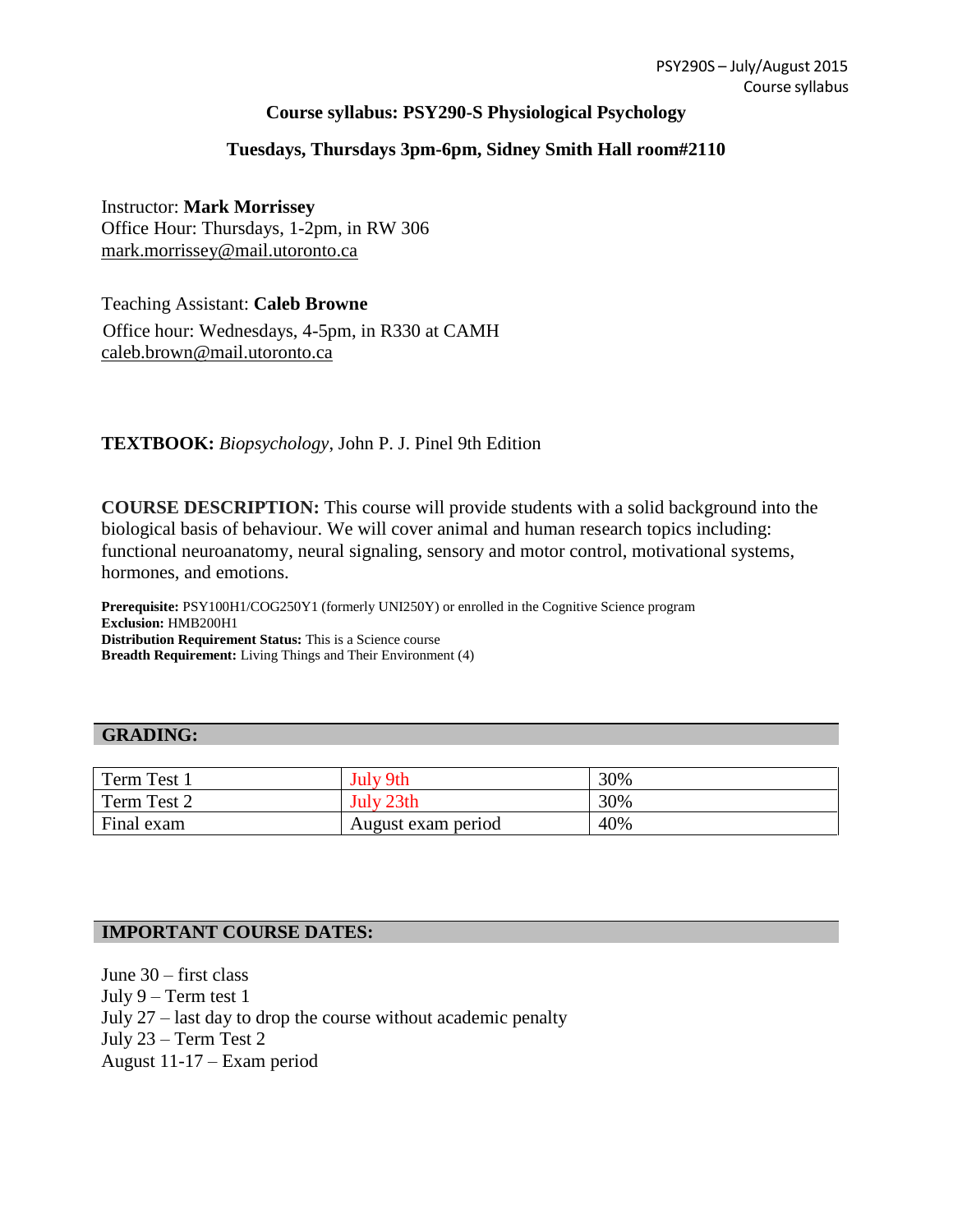#### **COURSE OBJECTIVES:**

This course will overview the biological basis of behaviour. In the first part of the course, you will learn about the anatomy and function of the nervous system, the way in which neurons communicate with one another, and the major neurotransmitter systems. These fundamental introductory concepts will provide you with the necessary background to understand the material covered in the later parts of the course in which you will learn about how the nervous system processes sensory information and controls movement, how it is involved in producing motivated behaviours and emotions, and how dysfunctions in the nervous system can produce pathological behaviours such as those associated with psychiatric conditions and neurodegenerative disorders.

#### **TERM TEST/EXAM:**

**The term tests** will consist of mostly multiple-choice questions and some short-answer questions. The final exam will similarly consist of multiple-choice and short-answer questions.

**Term tests** will be cumulative with the focus on new material. **The final exam will also be cumulative**, with greater emphasis on material covered after the second term test.

You are responsible for assigned readings and lecture material. Grades will be posted on Blackboard. Tests will not be returned, however, you will have the opportunity to view your tests during office hour scheduled after each test. Tests can be viewed during these office hours only; no exceptions will be made.

#### **COURSE POLICIES:**

#### **Missed tests.**

If a term test/exam is missed, you will automatically be given a grade of ZERO. If you have a legitimate reason for missing a test, such as documented family emergency or a documented severe illness, special consideration MAY be given (at the discretion of the instructor) for the term tests. Simply obtaining a doctor's note does not automatically guarantee special consideration.

If a test is missed, 2 forms must be submitted within 1 week in order to be considered. 1) The U of T medical certificate must be properly and completely filled out by a doctor indicating the severity of the illness and how it would interfere with the writing of a test. 2) A 1 page letter must also be submitted indicating why the test was missed, and why a full course credit should still be awarded when only parts of the requirements were fulfilled.

IF both forms are submitted within 1 week of the missed test, and special consideration is granted, the grades received will be reweighed as follows: term test #1/#2  $\rightarrow$  40%, final exam $\rightarrow$  60%. If both term tests are missed, a grade of zero will be given for both tests. There will be no reweighting of the final exam. Students who miss final examinations should file a petition for a deferred exam with their College Registrar's Office.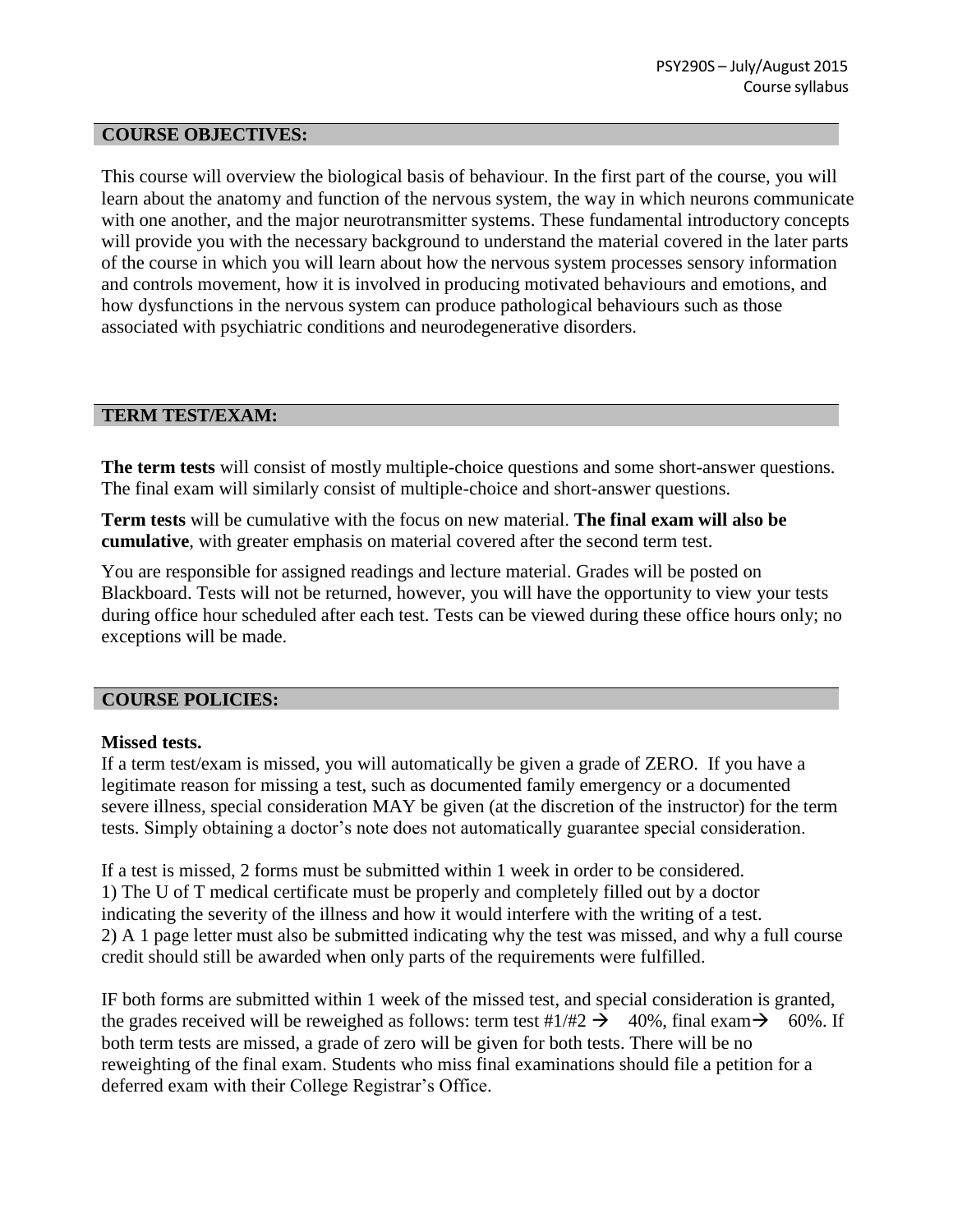### **COURSE POLICIES (CONTINUED):**

### **Communication.**

I will try to respond to e-mails within 48 hours. If you do not hear from me within that time, feel free to send a reminder e-mail. To ensure e-mail delivery, please use your @mail.utoronto.ca account and state the course code in the subject line.

Students are expected to check the Blackboard for announcements regularly (4 times per week).

### **Office hours.**

Course instructor will hold regular office hours starting in the second week of class. Teacher's Assistant will hold office hour sessions throughout the semester, all scheduled close to test and exam time. The exact dates and times of these sessions will be announced in class and on the Blackboard.

# **BONUS MARK (1%)**

You will have a chance to earn a 1% bonus mark if you participate in an experiment in The Cognitive Neuroscience Lab (Dr. Susanne Ferber's lab). You will be able to participate starting the first week of class and will be able to participate until the end of the exam period. The online system that the lab uses to recruit students is called PSYNUP Brain (brain.psynup.com). Instructions for Students to Access PSYNUP Brain:

1. Go brain.psynup.com, where you can register an account with your UTOR email and select the course you are enrolled in.

2. Login using the account you created. By logging onto the system with your account you will gain access to the experimental slots that the lab will post.

3. The experimental slots on the site will have instructions about where and when to show up, and how to sign up for these slots.

4. Sign up for an experiment, and show up!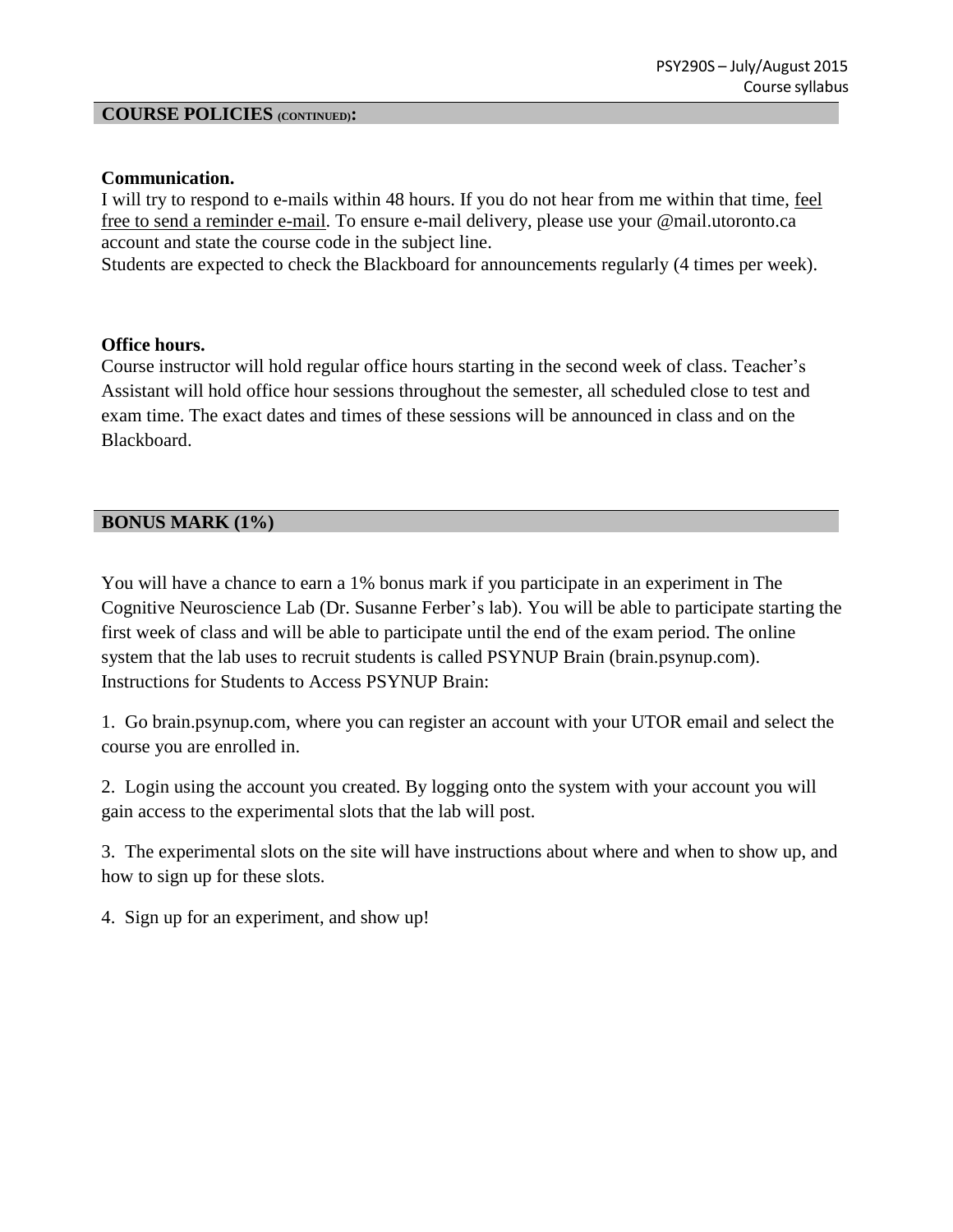#### **ACADEMIC RESOURCES:**

### **Writing:**

As a student here at the University of Toronto, you are expected to write well. The university provides its students with a number of resources to help them achieve this. For more information on campus writing centers and writing courses, please visit<http://www.writing.utoronto.ca/>

### **Academic Integrity:**

Academic integrity is essential to the pursuit of learning and scholarship in a university, and to ensuring that a degree from the University of Toronto is a strong signal of each student's individual academic achievement. As a result, the University treats cases of cheating and plagiarism very seriously. The University of Toronto's Code of Behaviour on Academic Matters [\(www.governingcouncil.utoronto.ca/policies/behaveac.htm\)](http://www.governingcouncil.utoronto.ca/policies/behaveac.htm)) outlines the behaviours that constitute academic dishonesty and the processes for addressing academic offences.

All suspected cases of academic dishonesty will be investigated following procedures outlined in the Code of Behaviour on Academic Matters. If you have questions or concerns about what constitutes appropriate academic behaviour or appropriate research and citation methods, you are expected to seek out additional information on academic integrity from course instructor or from other institutional resources (see [www.utoronto.ca/academicintegrity/resourcesforstudents.html\)](http://www.utoronto.ca/academicintegrity/resourcesforstudents.html).

Submitting a paper that you did not write, recycling papers you have written for other classes, or quoting others without citing them constitutes plagiarism. Please refer to following resources for more details:<http://www.utoronto.ca/writing/plagsep.html>

## **Accessibility:**

Students with diverse learning styles and needs are welcome in this course. In particular, if you have a disability/health consideration that may require accommodations, please feel free to approach the course instructor and/or Accessibility Services at (416) 978 8060; accessibility.utoronto.ca